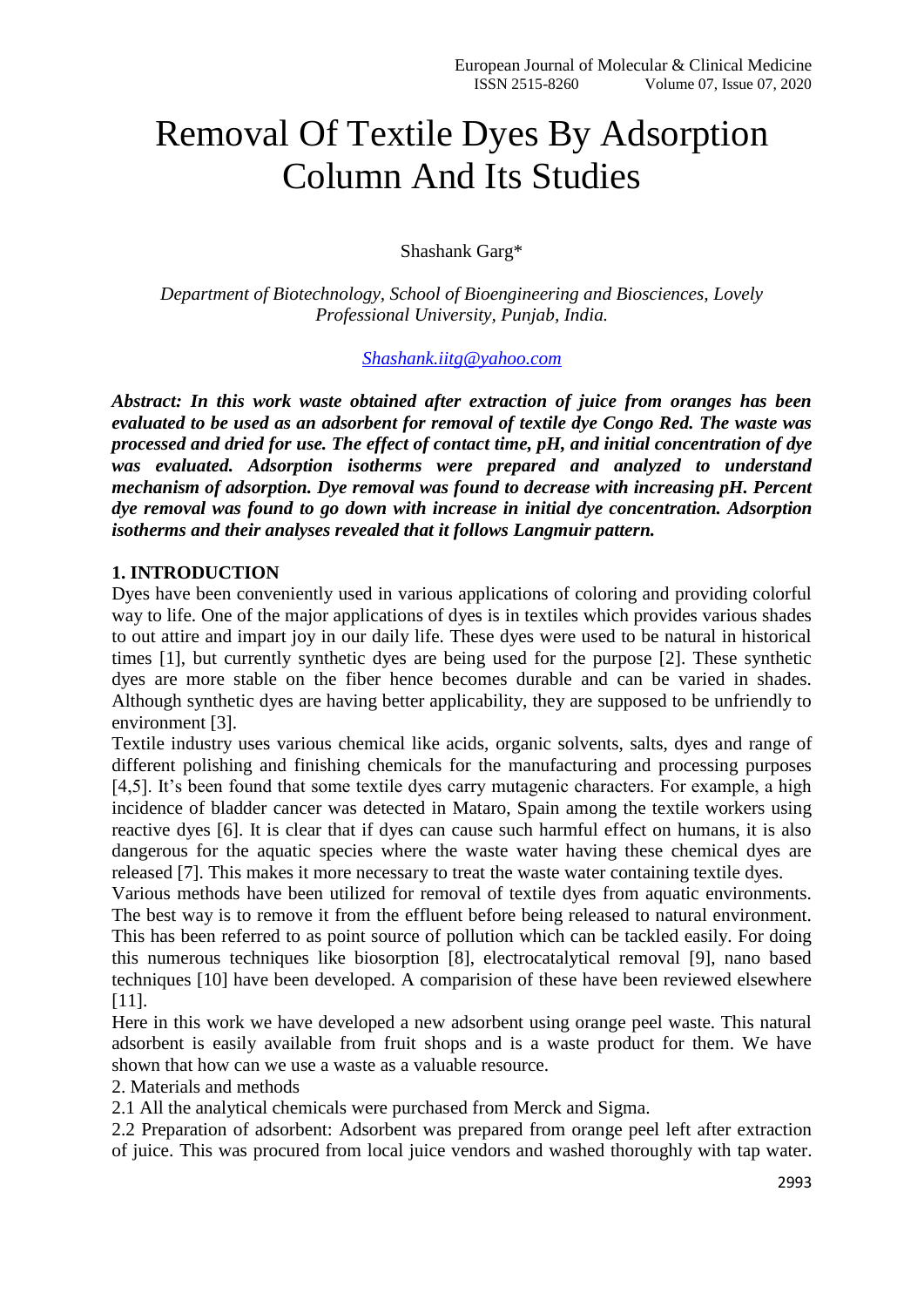This was dried for 72 hours at 90 C. Wet weight and dry weight were measured. This was crushed with mortar and pestle was sieved with a mesh of size 150μm.

2.3 Preparation of dye: Stock solution (1000mg/L) of Congo red (MW=991.82) dye was used for the experiments. It was prepared in double distilled water and was diluted as and when required.

2.4 Batch experiment studies: Batch experiments were performed in shake flask of 50 mL capacity at 25 C to optimize parameters like pH, contact time, initial dye concentration, and temperature. For optimizing pH, 30 mL of dye solution (concentration 300 mg/L) were mixed with 0.03 g of adsorbent in a shaker at 180 rpm for 24 hrs to ensure complete equilibrium. The pH of flasks was made between 3-10 with HCl and NaOH solution. After reaching equilibrium, the sample was centrifuged to get clear supernatant in which dye which remained to bind was measured using UV spectroscopy.

The adsorptivity was calculated as follows:

$$
q=\frac{c_i v_i-c_f v_f}{M},
$$

In this equation,  $C_i$  and  $C_f$  are the initial and final dye concentrations in the solution (mg/L),  $V_i$  and  $V_f$  are the initial and final solution volumes, and M is the mass of adsorbent (g).

2.5 Adsorption isotherms: Adsorption isotherms were plotted between " $q$ " and " $C_f$ ". These are useful in understanding the mechanisms and development of further equipment using the given adsorbent. For the study, isotherms were plotted at 25 C and 35 C. The initial concentration of dye was varied from 50 to 300 mg/L.

3. Results and discussions

3.1 Effect of pH: Because the functional groups on the dye are modified with pH, it plays a important role in adsorption process [12]. The effect of pH of adsorption capacity is shown in Fig 1. The adsorption capacity is favored in acidic conditions and lowered in basic condition. This is clearly due to the structural and functional features of the molecule which gives it a better affinity in the acidic environment. In basic environment the negative charges on the absorbent surface could be the reason for repulsion between dye and adsorbent. It may also be possible that OH(-) ions may compete with dye in binding to adsorbent and leads to competitive binding at higher pH.



Fig 1: Effect of pH on adsorption capacity of dried orange peel 3.2 Effect of contact time: The effect of contact time on adsorption capacity of dried orange peel with Congo red was evaluated at various initial concentrations (50-150 mg/L) is shown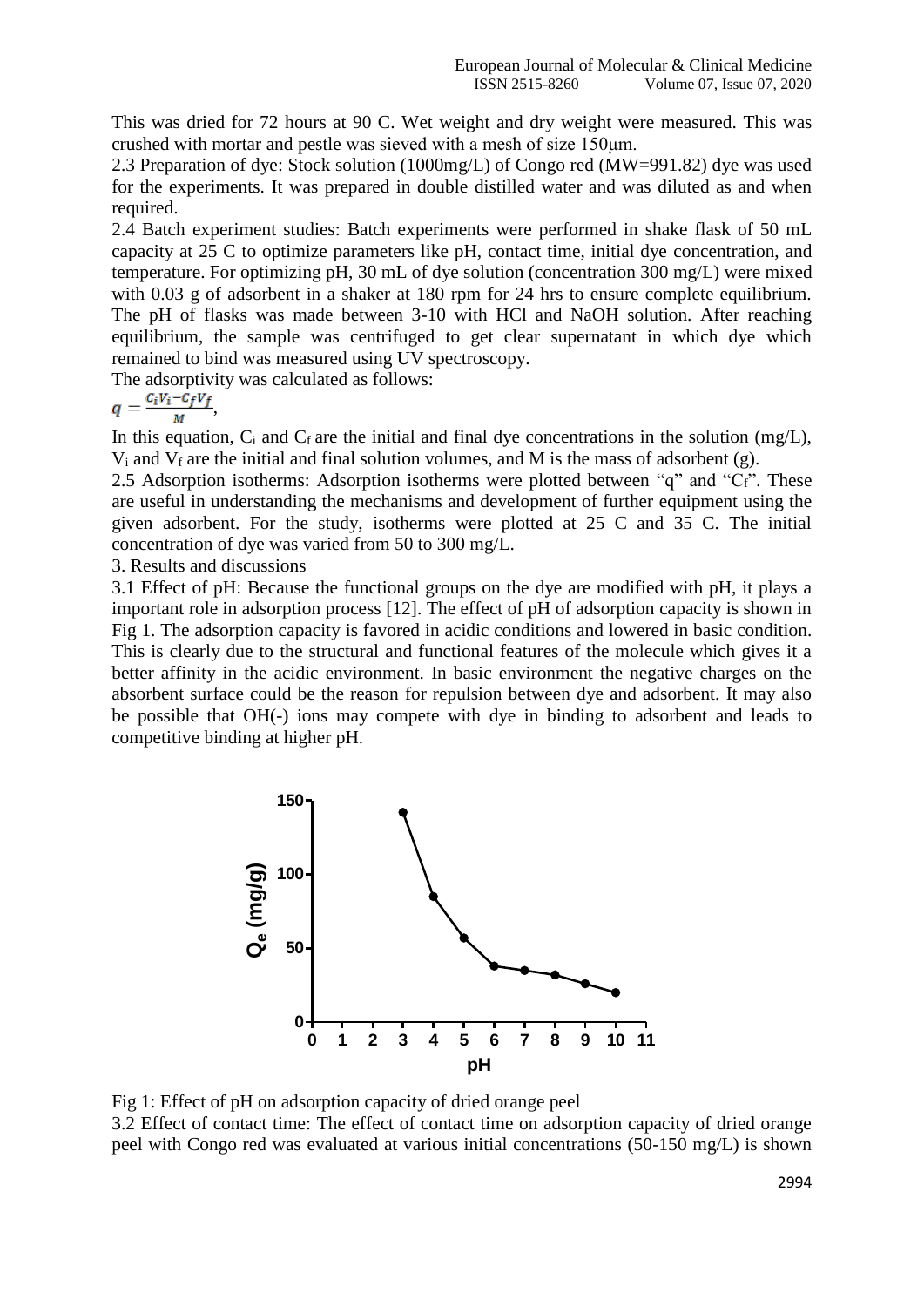in Fig 2. In the beginning, the dye binds with a greater velocity, which eventually decreases with time. This is a general observation as this is a monolayer binding where the binding sites get saturated with time. Also, dye removal is higher at lower initial concentrations because less amount of dye is present which is obviously much removed in percent amount.



Fig 2: Effect of contact time with different initial concentrations

3.3 Adsorption isotherm study: Adsorption isotherms are used to predict the mechanisms of adsorption [13]. The most common type of isotherms which are studied in the given case of solid liquid mass transfer is Langmuir and Freundlich isotherms. They are well established equations which gives a way to predict the behavior of adsorption. Fig 3 shows the isotherm for 25 C and Fig 4 for 35 C.



Fig 3. Adsorption isotherm at 25 C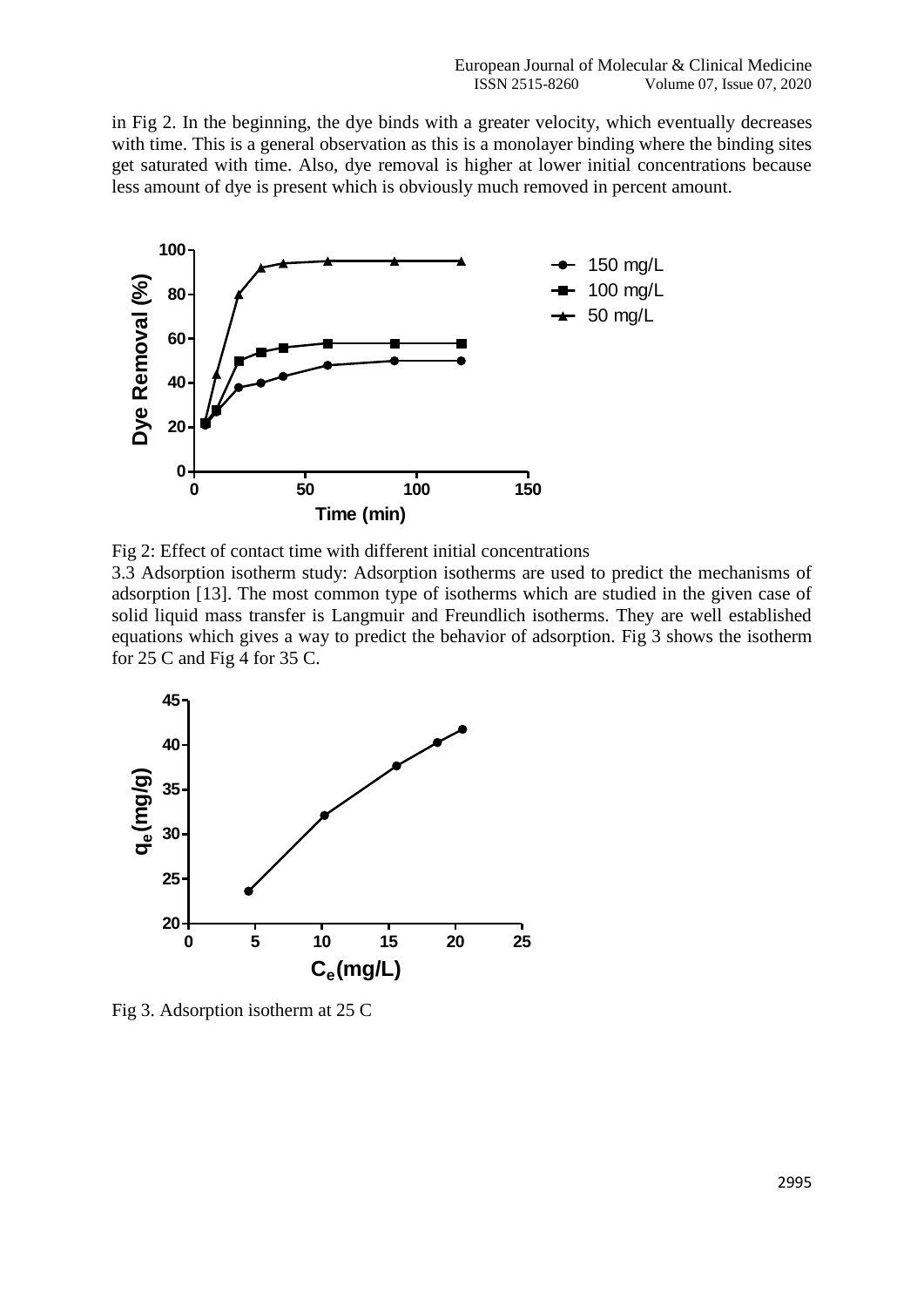

Fig 4. Adsorption isotherm at 35 C

3.4 Data analysis: The data thus obtained is fitted to both Langmuir plot and Freundlich equations. Graphpad PRISM V8.0 was used for data analyses. The results are summarized in table 1 below. It can be seen that the curves are fitting better to Langmuir isotherms which suggests a monolayer type of adsorption.

| Temp | Langmuir  |           |         | Freundlich |                   |        |
|------|-----------|-----------|---------|------------|-------------------|--------|
|      | $q_{max}$ |           | $\,R^2$ |            | n                 | $R^2$  |
| 25 C | 21.8      | 0.024     | 0.9963  | 14.46      | 27<br>$\angle$ .J | 0.9831 |
| 35 C | 160.1     | $0.023\,$ | 0.9964  | 16.02      | $\Omega$<br>4.ZI  | 0.9717 |

Table 1: Values of constants obtained after modeling of isotherms

Various studies are going on based on adsorption technology with substantial findings in this direction [14-24].

4. Conclusion: It can be concluded from this study that waste of orange fruit can be effectively use as an adsorbent for removal of Congo red dye. This study can be further extended to adsorption column for more insights into the mechanisms and development of a proper technology which can be transferred to sites.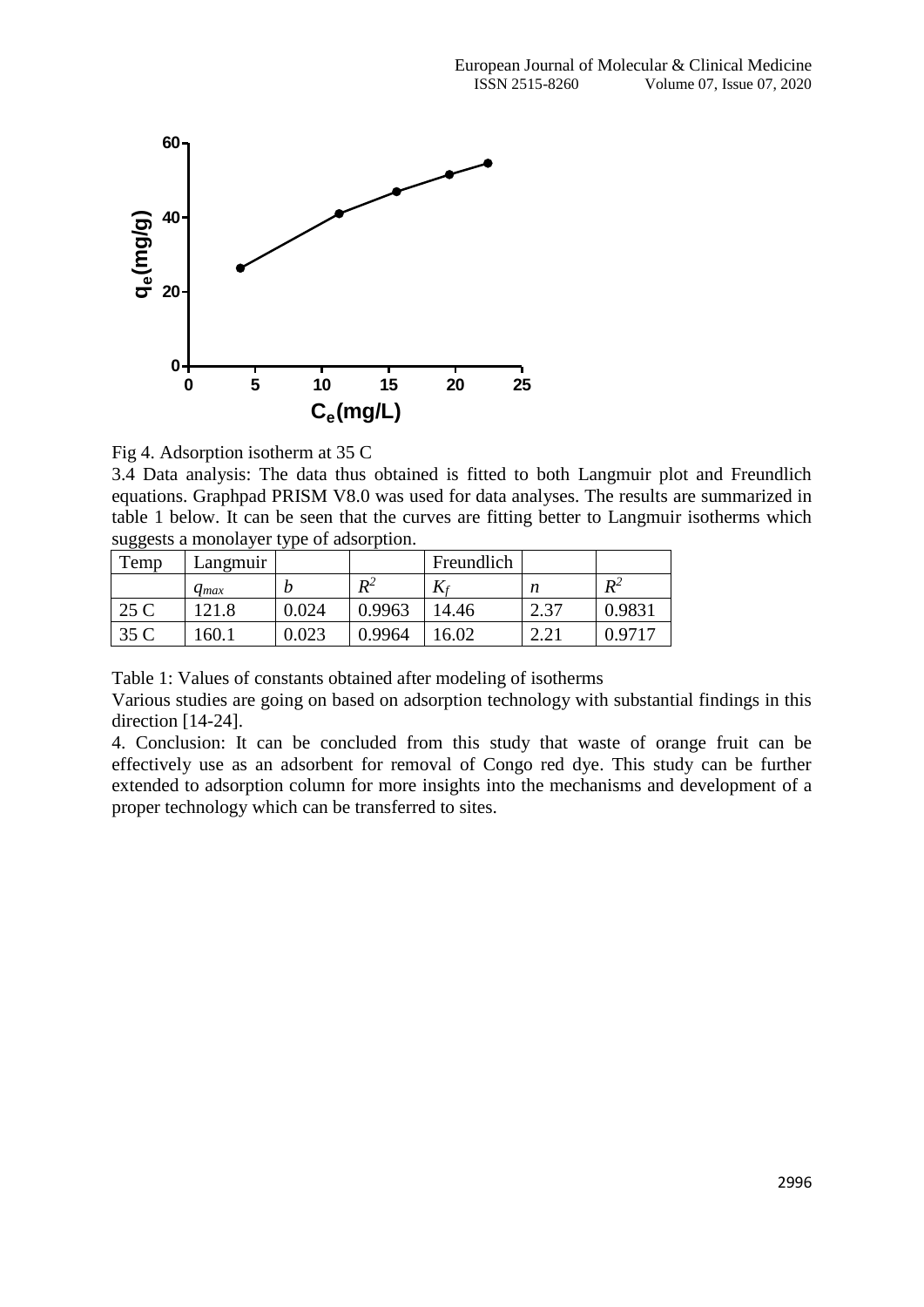References

1. Ferreira, E. S., Hulme, A. N., McNab, H., & Quye, A. (2004). The natural constituents of historical textile dyes. Chemical Society Reviews, 33(6), 329-336.

2. Chequer, F. D., de Oliveira, G. A. R., Ferraz, E. R. A., Cardoso, J. C., Zanoni, M. B., & de Oliveira, D. P. (2013). Textile dyes: dyeing process and environmental impact. Eco-friendly textile dyeing and finishing, 6, 151-176.

3. Hassaan, M. A., & El Nemr, A. (2017). Health and environmental impacts of dyes: mini review. American Journal of Environmental Science and Engineering, 1(3), 64-67.

4. Ayadi, I., Souissi, Y., Jlassi, I., Peixoto, F., & Mnif, W. (2016). Chemical synonyms, molecular structure and toxicological risk assessment of synthetic textile dyes: a critical review. J Develop Drugs, 5(151), 2.

5. Venkataraman, K. (Ed.). (2012). The chemistry of synthetic dyes (Vol. 4). Elsevier.

6. Mathur, N., Bhatnagar, P., & Bakre, P. (2006). Assessing mutagenicity of textile dyes from Pali(Rajasthan) using Ames bioassay. Applied ecology and environmental research, 4(1), 111-118.

7. Kant, R. (2011). Textile dyeing industry an environmental hazard.

8. Soares, P. A., Souza, R., Soler, J., Silva, T. F., Souza, S. M. G. U., Boaventura, R. A., & Vilar, V. J. (2017). Remediation of a synthetic textile wastewater from polyester-cotton dyeing combining biological and photochemical oxidation processes. Separation and Purification Technology, 172, 450-462.

9. Najafpoor, A. A., Davoudi, M., & Salmani, E. R. (2017). Decolorization of synthetic textile wastewater using electrochemical cell divided by cellulosic separator. Journal of Environmental Health Science and Engineering, 15(1), 11.

10. Jamil, F., Asgher, M., Hussain, F., & Bhatti, H. N. (2018). Biodegradation of synthetic textile dyes by chitosan beads cross-linked laccase from Pleurotus ostreatus Ibl-02. J Anim Plant Sci, 28(1), 231-243.

11. Bhatia, D., Sharma, N. R., Singh, J., & Kanwar, R. S. (2017). Biological methods for textile dye removal from wastewater: A review. Critical Reviews in Environmental Science and Technology, 47(19), 1836-1876.

12. Wawrzkiewicz, M., & Hubicki, Z. (2009). Removal of tartrazine from aqueous solutions by strongly basic polystyrene anion exchange resins. Journal of Hazardous Materials, 164(2- 3), 502-509.

13. Foo, K. Y., & Hameed, B. H. (2010). Insights into the modeling of adsorption isotherm systems. Chemical engineering journal, 156(1), 2-10.

14. Kumar V., Singh S., Singh J., Upadhyay N. Potential of plant growth promoting traits by bacteria isolated from heavy metal contaminated soils. Bulletin of Environmental Contamination and Toxicology, 94(6), 807-14. 2015.

15. Vaid S.K., Kumar B., Sharma A., Shukla A.K., Srivastava P.C. Effect of zinc solubilizing bacteria on growth promotion and zinc nutrition of rice. Journal of Soil Science and Plant Nutrition, 14(4), 889-910.

16. Dutta J., Mala A.A. Induction of chromosomal aberrations in Allium cepa root tips cells exposed to azo dye scarlet RR. 6(4), 2015.

17. Bhatia D., Sharma N.R., Singh J., Kanwar R.S. Biological methods for textile dye removal from wastewater: A review. Critical Reviews in Environmental Science and Technology, 47(19), 2017.

18. Singh S., Khajuria R. Penicillium enzymes for the textile industry. New and Future Developments in Microbial Biotechnology and Bioengineering: Penicillium System Properties and Applications. 2017.